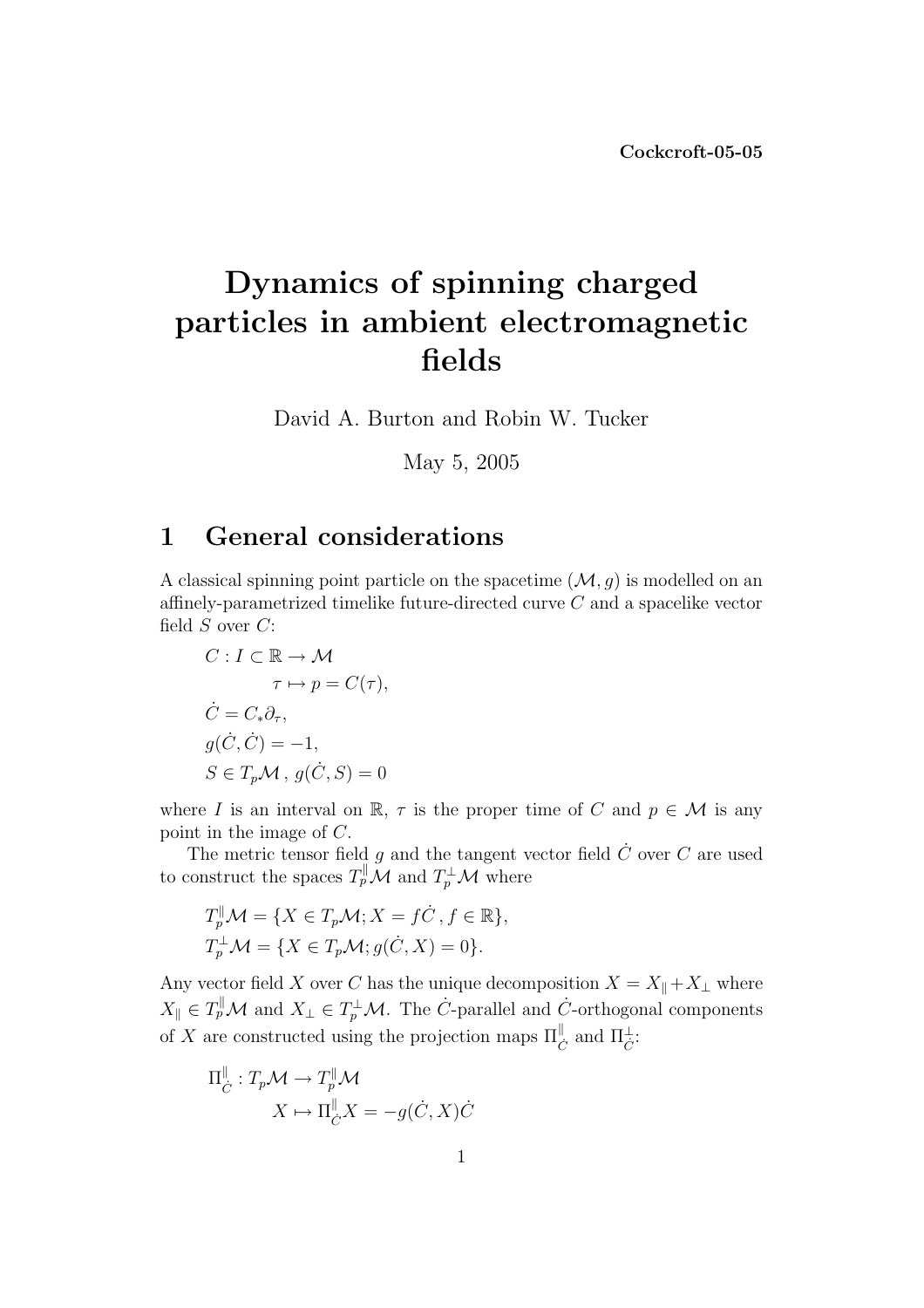and

$$
\Pi_{\dot{C}}^{\perp} : T_p \mathcal{M} \to T_p^{\perp} \mathcal{M}
$$

$$
X \mapsto \Pi_{\dot{C}}^{\perp} X = X + g(\dot{C}, X)\dot{C}.
$$

Let  $\nabla$  be the Levi-Civita connection on  $(\mathcal{M}, g)$ . The Fermi-Walker connection  $\nabla_{\dot{C}}^F$  on vector fields over  $C$  is

$$
\nabla_{\dot{C}}^F : T_p \mathcal{M} \to T_p \mathcal{M}
$$

$$
X \mapsto \nabla_{\dot{C}}^F X = \Pi_{\dot{C}}^{\parallel} \nabla_{\dot{C}} \Pi_{\dot{C}}^{\parallel} X + \Pi_{\dot{C}}^{\perp} \nabla_{\dot{C}} \Pi_{\dot{C}}^{\perp} X.
$$

A Fermi-parallel vector field Y over C satisfies

$$
\nabla_{\dot{C}}^F Y = 0.
$$

By definition, the spin vector of an ideal gyroscope is Fermi-parallel.

The equations of motion for the pair  $(C, S)$  have the general form

$$
\nabla_{\dot{C}} \dot{C} = \mathcal{A}[C, \dot{C}, S],
$$
  
\n
$$
\nabla_{\dot{C}}^F S = \mathcal{T}[C, \dot{C}, S]
$$
\n(1)

where the acceleration  $A$  and torque  $T$  fields over  $C$  depend on  $(C, \dot{C}, S)$ . The vector fields  $A$  and  $T$  are induced from spacetime tensor fields and depend on further properties of the particle. Note that  $T$  and  $A$  cannot be chosen arbitrarily; by acting with  $\Pi_{\dot{C}}^{\parallel}$  on (1) we find that

$$
\Pi_{\dot{C}}^{\parallel} \mathcal{A} = 0,
$$
\n
$$
\Pi_{\dot{C}}^{\parallel} \mathcal{T} = 0
$$
\n
$$
(2)
$$

i.e. both  $A$  and  $T$  are  $\dot{C}$ -orthogonal.

Using the Fermi-Walker connection and the projection maps associated with  $\hat{C}$  one may motivate expressions for  $\hat{\mathcal{A}}$  and  $\hat{\mathcal{T}}$  using their non-relativistic Newtonian counterparts. An ad-hoc, but physically justifiable, rule is to replace temporal derivatives of Newtonian objects by Fermi-Walker derivatives of their spacetime counterparts. The equations obtained using this approach are equivalent to those obtained by specifying  $A$  and  $T$  in the instantaneous rest frame of the particle and transforming them to the lab frame.

## 2 The Thomas-Bargmann-Michel-Telegdi equation

The conventional description of a classical spinning point particle with mass m and charge q in an ambient electromagnetic field  $F$  is given by the Lorentz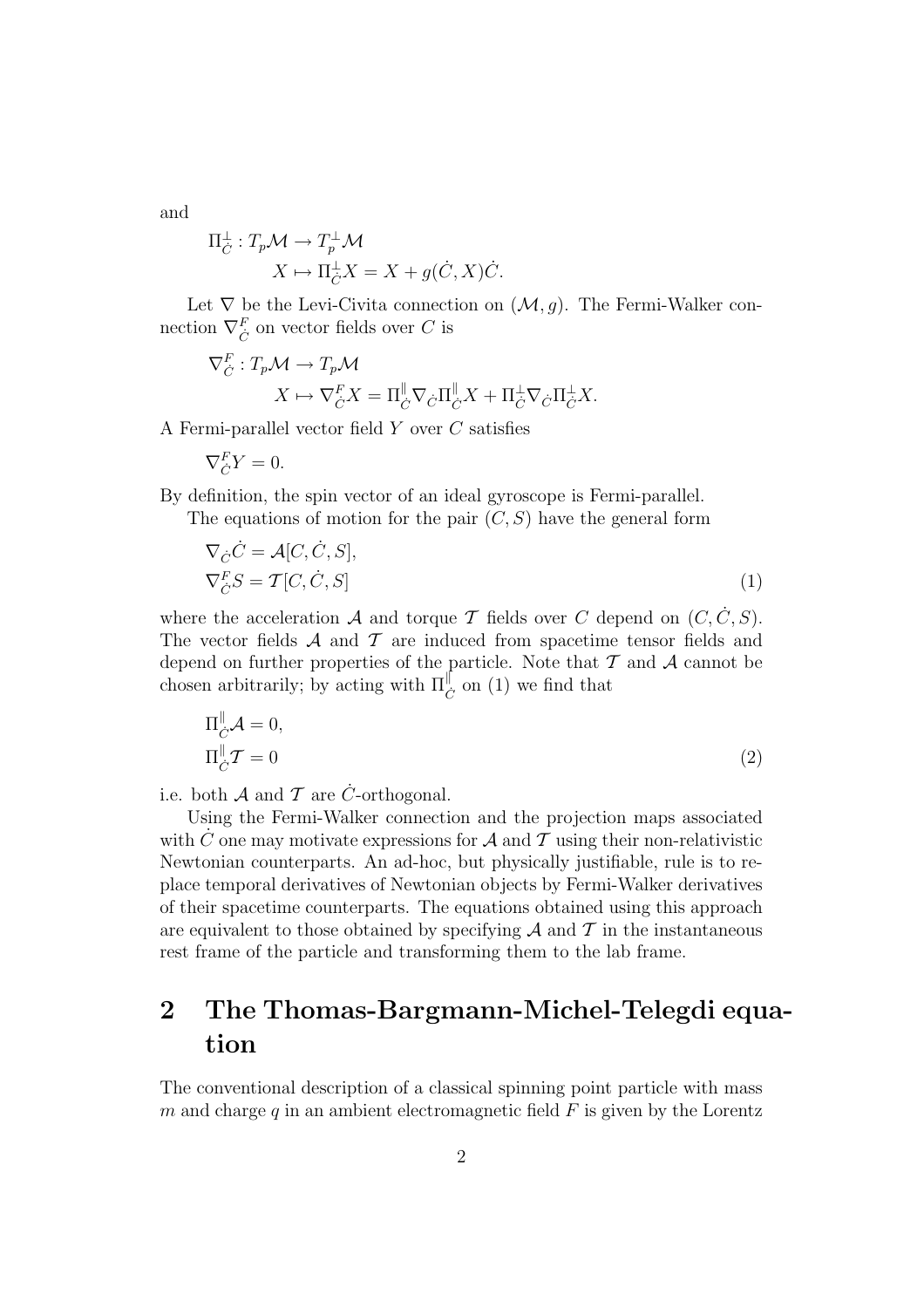force law and the Thomas-Bargmann-Michel-Telegdi (TBMT) equation:

$$
\nabla_{\dot{C}} \dot{C} = \frac{q}{m} \widetilde{\iota_{\dot{C}} F},
$$
\n
$$
\nabla_{\dot{C}} S = \frac{q}{m} \left[ \frac{\mathfrak{g}}{2} \widetilde{\iota_{S} F} + \frac{1}{2} (2 - \mathfrak{g}) \iota_{S} \iota_{\dot{C}} F \dot{C} \right]
$$
\n(3)

where  $\mathfrak g$  is the particle's gyromagnetic ratio and  $\tilde{\ }$  is the metric isomorphism between  $T\mathcal{M}$  and  $T^*\mathcal{M}$ .

The TBMT equation may be obtained starting from

$$
\nabla_C^F S = \frac{\mathfrak{g}q}{2m} \Pi_C^{\perp} \widetilde{\iota_S F}.
$$
\n<sup>(4)</sup>

The motivation behind  $(4)$  is that the spin vector S of a particle at rest on Minkowski spacetime (i.e. C is a timelike geodesic) in an ambient magnetic field behaves as expected.

Using  $g(\dot{C}, S) = 0$  we find that

$$
\nabla_C^F S = \Pi_C^{\perp} \nabla_C S \n= \nabla_C S + g(\dot{C}, \nabla_C S) \dot{C} \n= \nabla_{\dot{C}} S - g(\nabla_{\dot{C}} \dot{C}, S) \dot{C} \n= \nabla_{\dot{C}} S - \frac{q}{m} \iota_{S} \iota_{\dot{C}} F \dot{C}.
$$

and furthermore

$$
\Pi_{\dot{C}}^{\perp} \widetilde{\iota_S F} = \widetilde{\iota_S F} + \iota_{\dot{C}} \iota_S F \dot{C}
$$

which combined with (4) leads to the TBMT equation.

## 3 The Stern-Gerlach force

The Lorentz-TBMT system of equations (3) has been studied extensively in the accelerator literature. However, this model neglects the effects of the Stern-Gerlach forces which may be significant for the electron. Previous attempts to generalize the Lorentz-TBMT system encountered self-inconsistent sets of differential equations, which may be shown to stem from choices for A and T that do not satisfy (2). Our approach is to ensure that the choices we make *manifestly* satisfy  $(2)$ .

In an instantaneous rest frame the conventional expression for the Stern-Gerlach force on a classical spinning point particle in an applied magnetic